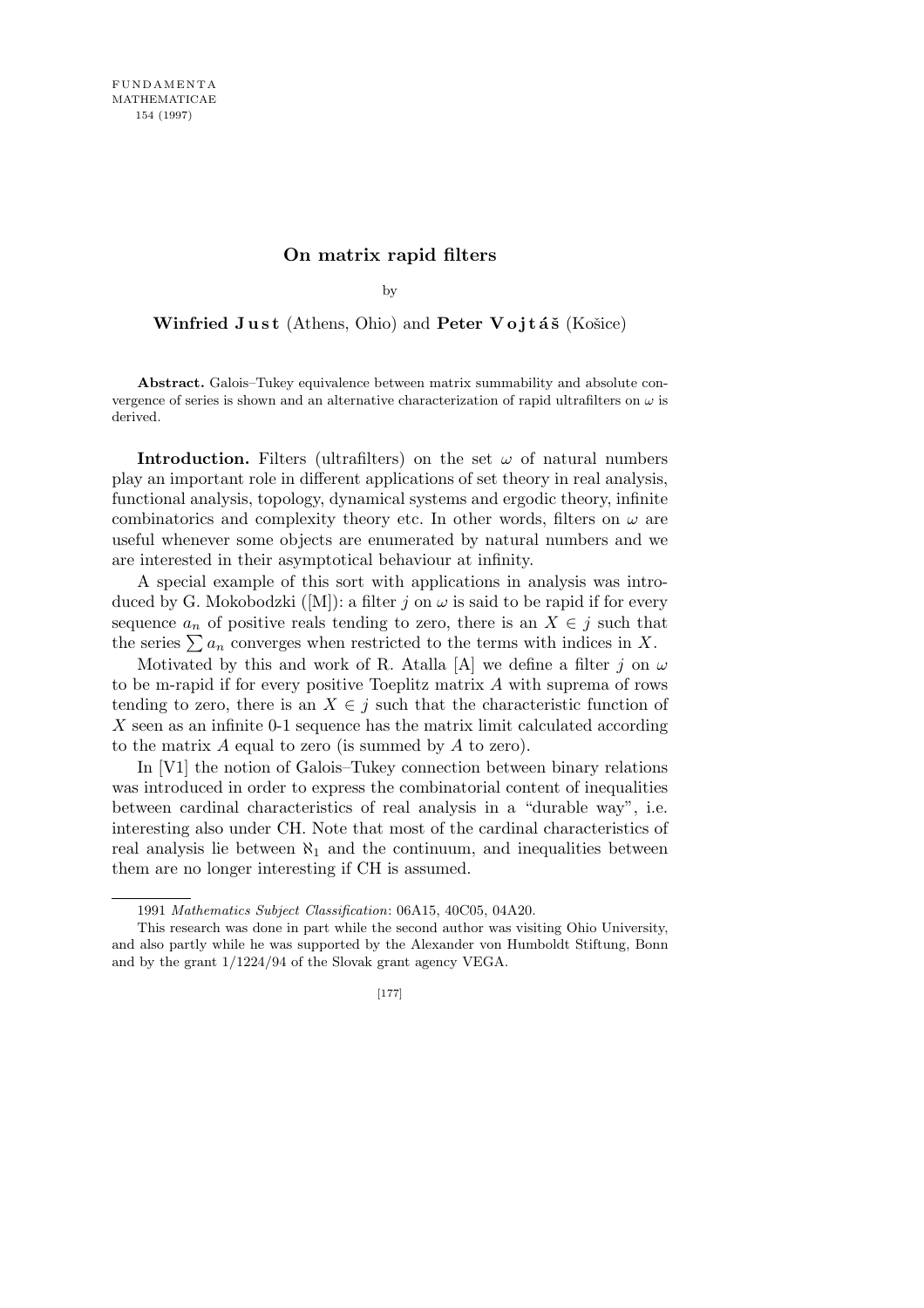We extract from the notions of rapid and m-rapid filters two relations (one between series and subsets of  $\omega$  and a second one between Toeplitz matrices and subsets of  $\omega$ ). We show that these two relations are Galois–Tukey equivalent in a special way, namely in both conections the second mapping is the identity on subsets of  $\omega$ . This enables us to show that rapid filters (ultrafilters) are exactly the m-rapid ones. Moreover, this gives "durable" combinatorial connections between matrix summation and absolute summability of series.

**Connections between matrix summation and divergence of series.** Let *R, S* be binary relations. Following [V1], we call an ordered pair of functions (*E, F*) a (*generalized*) *Galois–Tukey connection* (abbreviated as GT-connection) *from R to S* if the following holds:

- (a)  $E: dom(R) \rightarrow dom(S);$
- (b)  $F: \text{rng}(S) \rightarrow \text{rng}(R);$
- $(c)$   $\forall x \in \text{dom}(R)$   $\forall v \in \text{rng}(S)$   $(E(x), v) \in S \Rightarrow (x, F(v)) \in R$ .

The existence of a GT-connection from *R* to *S* means that, in a certain sense, *R* is simpler than *S*. Moreover, if we define the *bounding number* of *R* by

 $\mathbf{b}(R) = \min\{|B| : B \subseteq \text{dom}(R) \& \forall y \in \text{rng}(R) \exists x \in B \ ( (x, y) \notin R) \},$ and the *dominating number* of *R* by

 $d(R) = \min\{|D| : D \subseteq \text{rng}(R) \& \forall x \in \text{dom}(R) \exists y \in D \ ( (x, y) \in R) \},$ 

then the existence of a GT-connection from *R* to *S* implies that  $\mathbf{b}(R) \geq \mathbf{b}(S)$ and  $\mathbf{d}(R) \leq \mathbf{d}(S)$ .

Two relations *R* and *S* are said to be *GT-equivalent* if there exist both a GT-connection from *R* to *S* and a GT-connection from *S* to *R*.

Let **M** denote the set of all regular matrices (also called Toeplitz matrices)  $A = \{a_{i,j}\}_{i,j \in \omega}$  (*i* ranging over rows and *j* over columns) with nonnegative entries and such that the suprema of rows tend to 0. Recall that a matrix  $A = \{a_{i,j}\}_{i,j \in \omega}$  with nonnegative entries is *regular* if and only if a matrix  $A = \{a_{i,j}\}_{i,j \in \omega}$  with nonnegative entries is regular in and only if  $\lim_{i \to \infty} a_{i,j} = 0$  for every  $j \in \omega$  and  $\lim_{i \to \infty} \sum_{j=0}^{\infty} a_{i,j} = 1$ . If  $b : \omega \to \mathbb{R}$  and  $A \in \mathbf{M}$ , then A-lim b is defined as Amatrices have the property that for all  $b : \omega \to \mathbb{R}$ , if  $\lim_{j \to \infty} b_j = L$ , then *A*-lim *b* exists and is equal to *L*.

For  $X \subseteq \omega$  let  $c_X$  denote the characteristic function of X. Given  $A \in M$ we define  $F_A = \{ X \subseteq \omega : A\text{-lim } c_X = 1 \}.$  It is not hard to see that  $F_A$  is a proper filter on  $\omega$  that contains all cofinite sets. Following  $[A]$ , we define the *support set* of *A* as the set of all ultrafilters in  $\omega^*$  that extend  $F_A$ . Our requirement that the suprema of rows tend to 0 ensures that the support of this matrix is a nowhere dense subset of  $\omega^*$  (see [R]).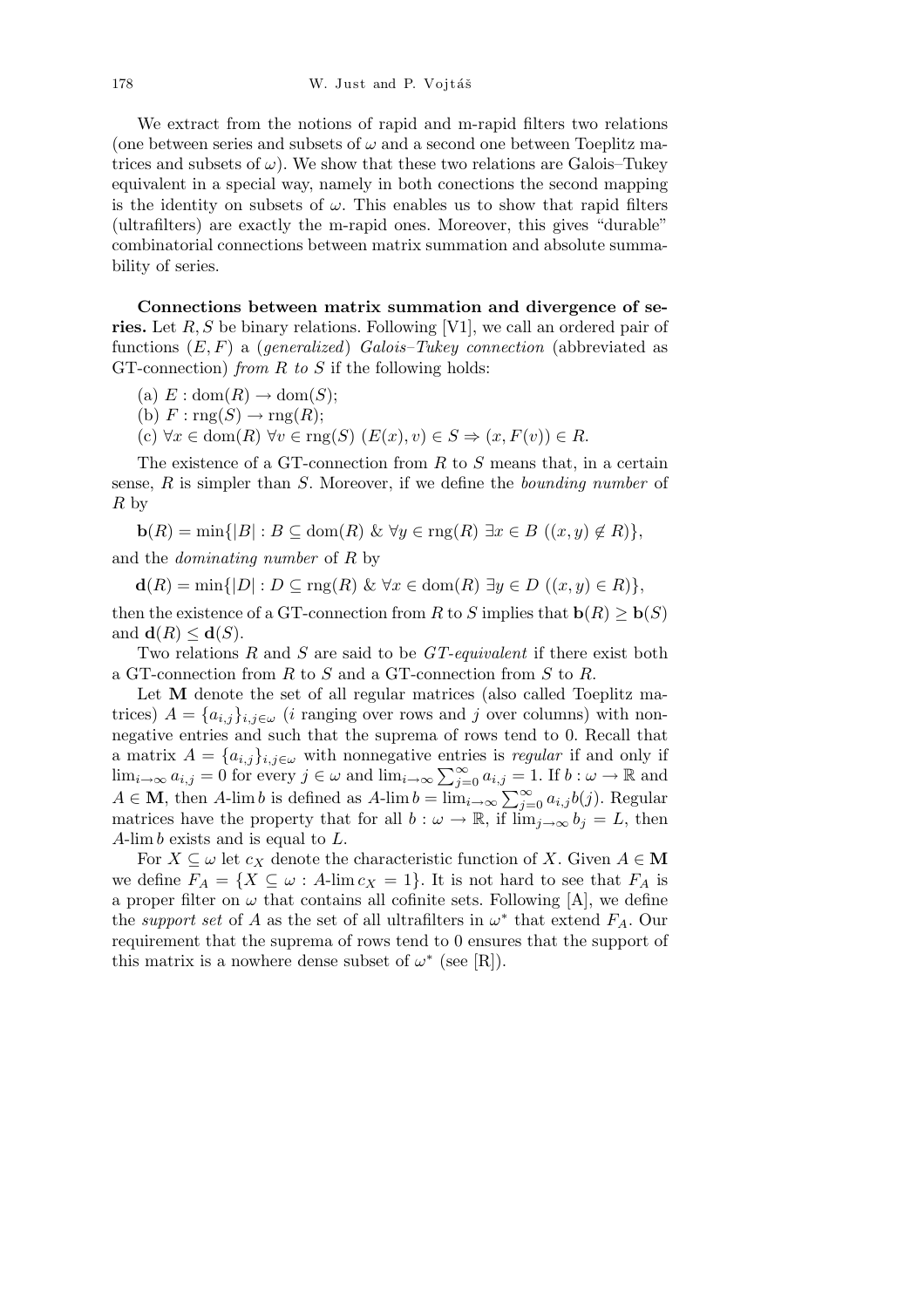We define a binary relation  $TOEP \subseteq \mathbf{M} \times [\omega]^\omega$  as follows:

$$
(A, X) \in TOEP
$$
 if and only if  $A\text{-lim}_{n \to \infty} c_X(n) = 0$ .

The relation *TOEP* is the inverse of the relation *RLIM* restricted to characteristic functions of subsets of  $\omega$  (see [V1] for more information about *RLIM* ).

As usual, let  $\ell^1_+ = \{a \in {}^{\omega}[0, \infty) : \sum_{n=0}^{\infty} a(n) < \infty\}$  and  $c_0^+ = \{a \in$  $\omega$ <sup>[</sup>0*,*  $\infty$ ) : lim<sub>*n*→∞</sub> *a*(*n*) = 0}. We shall consider the binary relation *CONV*  $\subseteq$  $(c_0^+ \setminus \ell_+^1) \times [\omega]^\omega$  defined in [V1] by

> $(a, X) \in CONV$  if and only if  $\sum$ *n∈X*  $a_n < \infty$ .

In [V1] restrictions of *RLIM* to various domains were studied, and, roughly speaking, all **b**- and **d**-numbers of them were variants of the splitting number **s** and the refining (reaping) number **r**. In [V1] it was also shown that *CONV* and  $({}^{\omega}\omega, \leq^*)$  are also Galois–Tukey equivalent. Our first theorem will yield estimates for the bounding and dominating numbers of  $TOEP = RLIM^{-1}$ .

1. Theorem. *The relations CONV and TOEP are Galois–Tukey equivalent to each other* (*and hence also to*  $({}^{\omega}\omega, \leq^*)$ ).

Proof. In both directions, the mappings *F* of the GT-conections will be the identity on  $[\omega]^\omega$ .

So to show that there exists a GT-connection from *TOEP* to *CONV*. we have to construct a mapping  $E : \mathbf{M} \to c_0^+ \setminus \ell_+^1$  such that for every matrix *A* and set *X* of natural numbers

$$
\sum_{n \in X} E(A)(n) < \infty \quad \text{implies} \quad A\text{-lim } c_X = 0.
$$

In order to define *E*, first we define by simultaneous induction two increasing sequences of natural numbers:  $(m_k)_{k \in \omega}$  (denoting rows) and  $(n_k)_{k \in \omega}$  (denoting columns). Put  $m_0 = 0$ ,  $n_0 = 1$  and having defined  $m_k$ ,  $n_k$  find the first row  $m_{k+1} > m_k$  for which

$$
\forall i \ge m_{k+1} \left( \sup_{j \in \omega} a_{i,j} < \frac{1}{n_k 2^{k+1}} \right).
$$

Having defined  $m_{k+1}$  find the first column  $n_{k+1} > n_k$  such that

$$
\forall i \in [m_k, m_{k+1}) \left( \sum_{j=n_{k+1}}^{\infty} a_{i,j} < 2^{-k} \right).
$$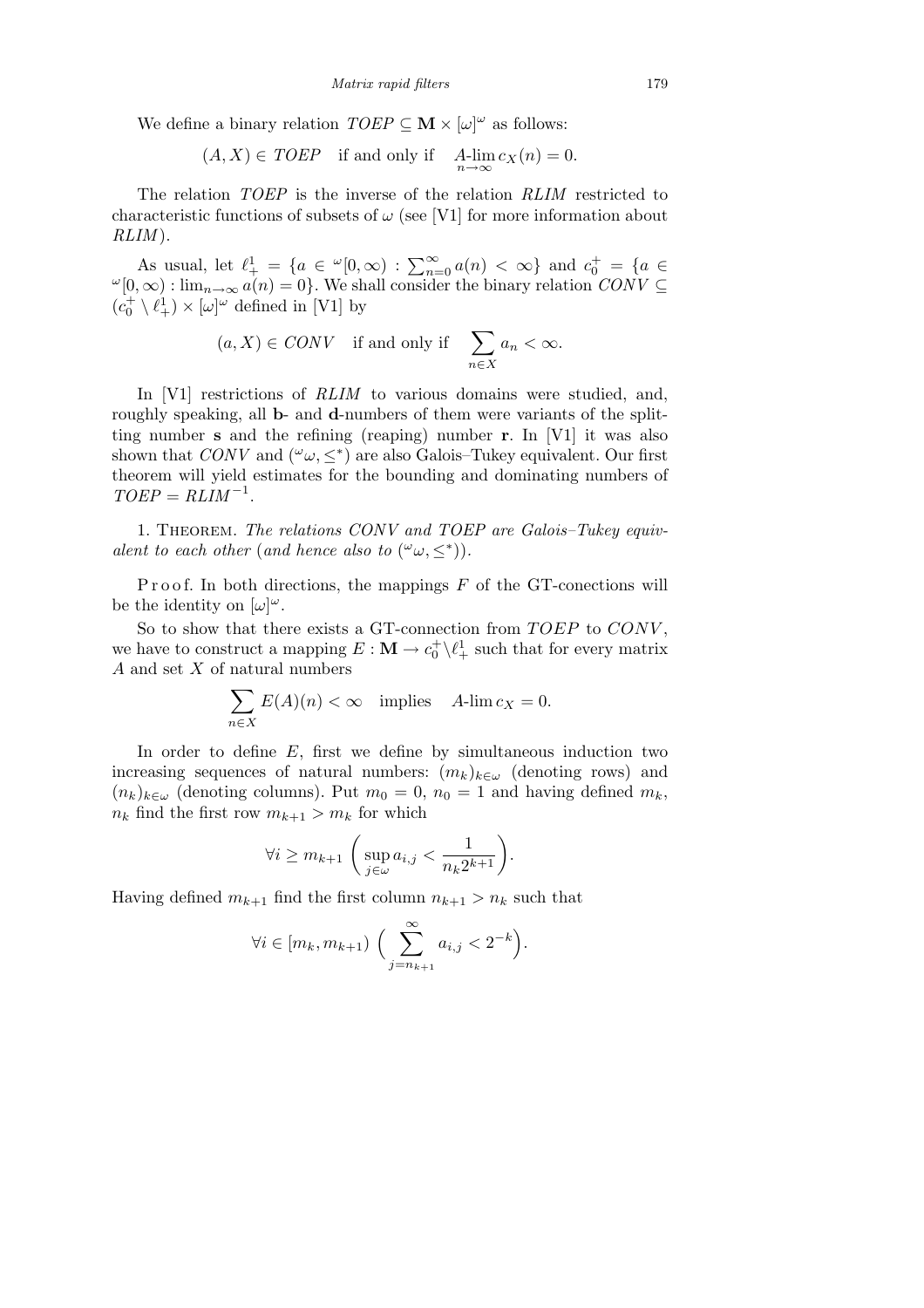Notice that for  $k > 1$  and  $i \in [m_k, m_{k+1})$  we have by induction

$$
\sum_{j=0}^{n_{k-1}-1} a_{i,j} < n_{k-1} \frac{1}{n_{k-1}2^k} = \frac{1}{2^k}.
$$

Having this we define

$$
E(A)(j) = \frac{\log(k+1)}{k+1} \quad \text{if } j \in [n_k, n_{k+1}).
$$

Now assume *X* is such that  $\sum_{j \in X} E(A)(j) < \infty$ . We claim that for all but finitely many  $k$ 's,  $|X \cap [n_k, n_{k+1})| \leq k$ . If not, then there are infinitely many *k*'s such that

$$
\sum_{j \in X} E(A)(j) \ge \sum_{j \in [n_k, n_{k+1}) \cap X} E(A)(j) \ge (k+1) \frac{\log(k+1)}{k+1} = \log(k+1) \to \infty.
$$

Having estimated the size of  $X \cap [n_k, n_{k+1}]$  we can estimate the *A*-limit of *c*<sub>*X*</sub>. For  $k > 0$  and  $i \in [m_k, m_{k+1})$  we have

$$
\sum_{j=0}^{\infty} a_{i,j} c_X(j) = \sum_{j=0}^{n_{k-1}-1} a_{i,j} c_X(j) + \sum_{j=n_{k-1}}^{n_{k+1}-1} a_{i,j} c_X(j) + \sum_{j=n_{k+1}}^{\infty} a_{i,j} c_X(j)
$$
  

$$
\leq 2^{-k} + 2 \cdot k \cdot 2^{-k} + 2^{-k} \leq 2(k+1)2^{-k}
$$

which as expected tends to zero. Thus, the first half of Theorem 1 is proved.

To prove the opposite GT-connection we have to construct a mapping *H* :  $c_0^+ \setminus l_+^1 \rightarrow M$  with *H*(*a*)-lim  $c_X = 0$  implying  $\sum_{n \in X} a(n) < \infty$ . Again we construct two sequences  $(m_k)_{k \in \omega}$  and  $(n_k)_{n \subset \dots \omega}$  of natural numbers, but this time we arrange that  $n_k = \min\{n : \forall j \geq n \ (a_j < 2^{-k})\}$  and  $m_{k+1} = m_k + \ell$ the number of all *k*-element subsets of  $n_{k+1} \setminus n_k$ .

Now we are ready to define the matrix  $H(a)$ . The rows between the  $m_k$ th and the  $m_{k+1}$ th will be enumerated by *k*-element subsets of  $n_{k+1} \setminus n_k$ . For  $s \in [n_{k+1} \setminus n_k]^k$  we let  $a_{s,j} = 1/k$  if  $j \in s$  and 0 otherwise.

2. CLAIM. *Suppose*  $X \in [\omega]^\omega$  *is such that*  $H(a)$ -lim  $c_X = 0$ . Then

$$
\lim_{k \to \infty} \frac{|X \cap [n_k, n_{k+1})|}{k} = 0.
$$

Proof. Assume towards a contradiction that there are infinitely many *k*'s such that  $|X \cap [n_k, n_{k+1})| > k\varepsilon$ , for some positive  $\varepsilon < 1$ . For such *k*, there is an  $i \in [m_k, m_{k+1})$  that codes a *k*-element subset  $s \subset [n_k, n_{k+1}]$  such that  $|X \cap s| \geq \varepsilon k$ . For such *i* we obtain the following estimate:

$$
\sum_{j=0}^{\infty} a_{i,j} c_X(j) > \varepsilon k \frac{1}{k} = \varepsilon > 0;
$$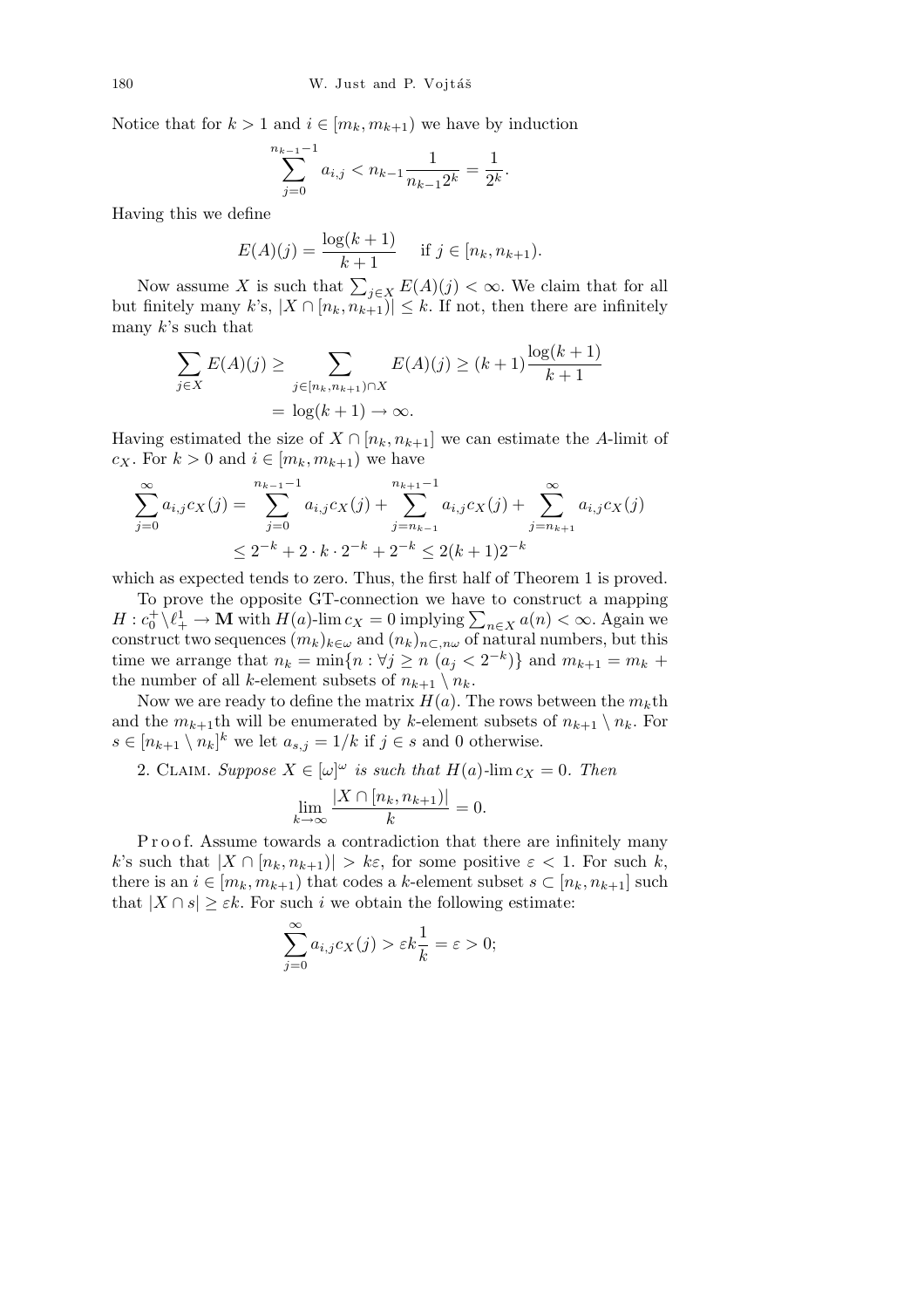but this contradicts the assumption that the  $H(a)$ -limit of  $c<sub>X</sub>$  is 0. We have proved Claim 2.

It follows from Claim 2 that for all but finitely many *k*,

$$
\sum_{n \in X \cap [n_k, n_{k+1})} a_n < k \frac{1}{2^k},
$$

and the latter implies that  $\sum_{n \in X} a_n < \infty$ .

3. COROLLARY.  $\mathbf{b}(TOEP) = \mathbf{b}(CONV) = \mathbf{b}(\omega_{\omega}, \leq^*) = \mathbf{b} \text{ and } \mathbf{d}(TOEP)$  $= \mathbf{d}(CONV) = \mathbf{d}(\omega, \leq^*) = \mathbf{d}.$ 

**Filters on the set of natural numbers.** Now let us present an application of Theorem 1. A nonprincipal ultrafilter on  $\omega$  is called *rapid* if the family of functions enumerating elements of *F* is a dominating family in ( $\omega$ ,  $\leq^*$ ). It is known (implicitly in [M]) that an ultrafilter  $F \in \omega^*$  is rapid if and only if

(1) 
$$
\forall a \in c_0^+ \; \exists X \in F \; \Big( \sum_{n \in X} a(n) < \infty \Big).
$$

Let us recall some notions introduced in [V2]. For  $a \in c_0^+$  let  $I_a = \{X \subseteq$  $\omega$ :  $\sum_{n \in X} a_n < \infty$  and  $G_a$  be the corresponding dual filter. Let  $\delta(G_a)$  =  ${A^* : A \in G_a}$  be the closed nowhere dense subset of  $\omega^*$  corresponding to  $G_a$ . Note that the set  $\omega^* \setminus \bigcup \{\delta(G_a) : a \in c_0^+\}$  is exactly the set of rapid ultrafilters. In a similar vein, one might investigate those ultrafilters that omit all  $\delta(F_A)$  in  $\omega^*$ . Let us define *m-rapid filters* or *m-points* as those ultrafilters in  $\mathbf{r}$ 

$$
\omega^* \setminus \bigcup \{ \delta(F_A) : A \in \mathbf{M} \},
$$

i.e., all  $F \in \omega^*$  such that

$$
\forall A \in \mathbf{M} \; \exists X \in F \; (A\text{-lim } c_X = 0).
$$

4. Theorem. *The m-points are exactly the rapid ultrafilters.*

Proof. Suppose  $F \in \omega^*$  is rapid and let  $A \in \mathbf{M}$ . Then  $E(A) \in c_0^+ \setminus \ell_+^1$  is chosen as in the first half of the proof of Theorem 1 and by (1) there exists an *X* ∈ *F* such that  $\sum_{n \in X} E(A)(n) < \infty$ . Since  $(E, id_{[\omega]}\omega)$  is a GT-connection,  $(A, X) \in TOEP$ , i.e.,  $A$ -lim  $c_X = 0$ . This shows that *F* is an m-point.

Now suppose *F* is an m-point and  $a \in c_0^+$ . We want to show that *∃X*  $\in$  *F* ( $\sum_{n\in X} a(n) < \infty$ ). If  $a \in \ell^1_+$ , there is nothing to prove; so assume that  $a \in c_0^+ \setminus \ell_+^1$ . Let  $H : c_0^+ \setminus \ell_+^1 \to \mathbf{M}$  be as in the second half of the proof of Theorem 1. Since *F* is an m-point, we can pick  $X \in F$  such that  $H(a)$ -lim  $c_X = 0$ . Since  $(H, id_{[\omega]^\omega})$  is a GT-connection, the latter implies  $\sum_{n \in X} a(n) < \infty$ . Since *a* was arbitrary, we have shown that (1) holds, and thus *F* is rapid.